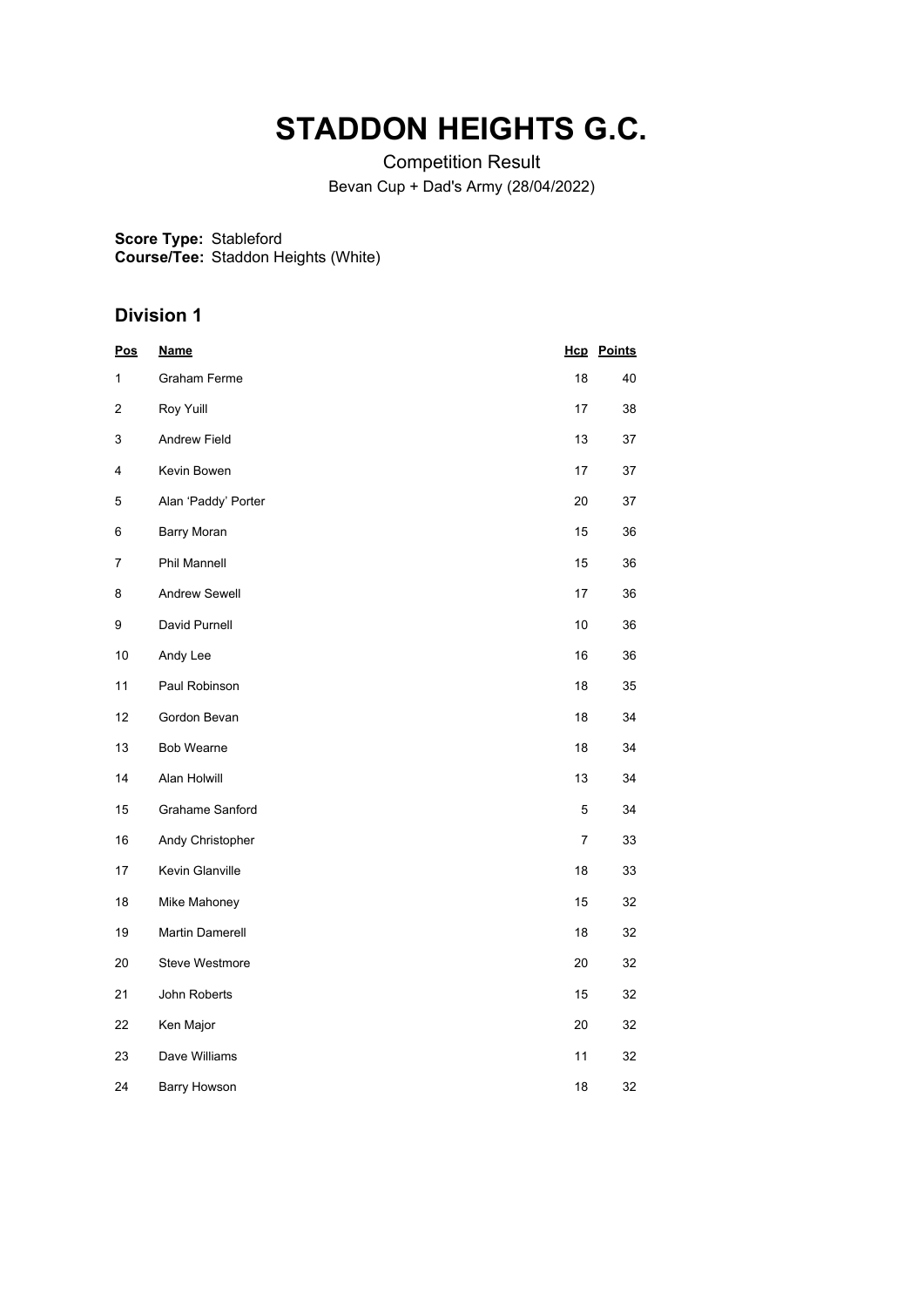| <u>Pos</u> | <b>Name</b>            |             | <b>Hcp</b> Points |
|------------|------------------------|-------------|-------------------|
| 25         | Mike Whetnall          | 15          | 31                |
| 26         | Kevin Buckingham       | 18          | 31                |
| 27         | <b>Robert Bridgett</b> | 12          | 30                |
| 28         | Nigel Pope             | 19          | 30                |
| 29         | Alan Haworth           | 19          | 30                |
| 30         | <b>Graeme Collings</b> | 18          | 29                |
| 31         | Peter Liddington       | 18          | 29                |
| 32         | David Purcell          | 11          | 29                |
| 33         | Alan Cornelius         | 17          | 29                |
| 34         | Stephen Wilshire       | 15          | 29                |
| 35         | Terry Heyward          | 18          | 29                |
| 36         | Rob Elsey              | 13          | 28                |
| 37         | Peter Gliddon          | 14          | 28                |
| 38         | <b>Mike Harris</b>     | 12          | 28                |
| 39         | John Harris            | 18          | 27                |
| 40         | Colin Moist            | 16          | 27                |
| 41         | <b>Leonard Hirst</b>   | 12          | 27                |
| 42         | <b>Martin Snell</b>    | 20          | 27                |
| 43         | Ciaran O'Gallagher     | 15          | 27                |
| 44         | David Pellow           | 17          | 26                |
| 45         | Steve Whitehouse       | 14          | 26                |
| 46         | Keith Puzey            | 10          | 25                |
| 47         | Ray Bishop             | 14          | 25                |
| 48         | Terry Olver            | 20          | 25                |
| 49         | Charlie Marshall       | 16          | 25                |
| 50         | Bob Jones              | 11          | 24                |
| 51         | Andy Griffiths         | $\mathbf 5$ | 24                |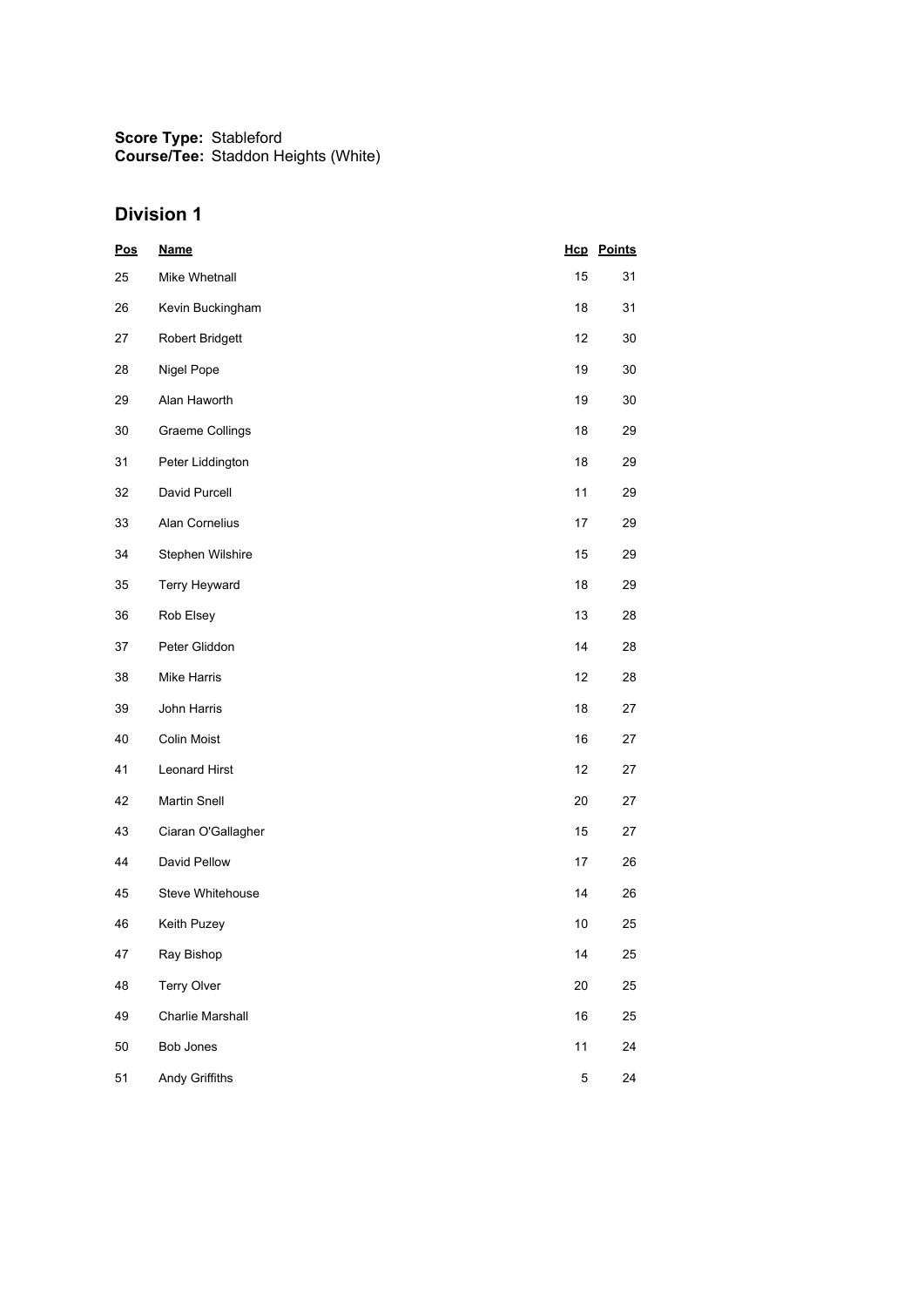| Pos | <b>Name</b>        |    | <b>Hcp</b> Points |
|-----|--------------------|----|-------------------|
| 52  | Steve Bashford     | 19 | 24                |
| 53  | David Cox          | 18 | 24                |
| 54  | John Warn          | 13 | 24                |
| 55  | Ray Roach          | 17 | 21                |
| 56  | Paul Tucker        | 15 | 19                |
| 57  | <b>Nick Fisher</b> | 15 | DQ                |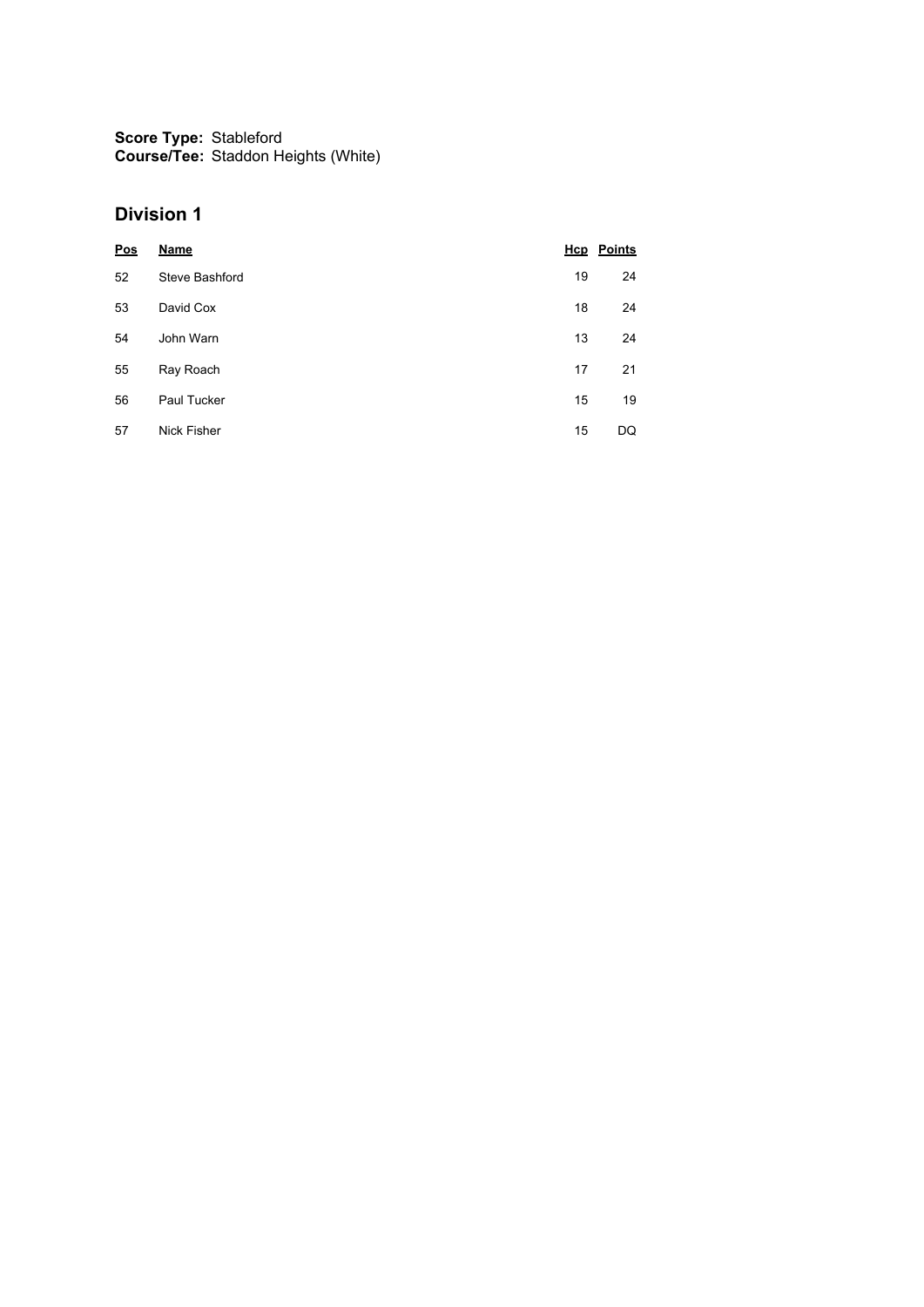| Pos            | <b>Name</b>               |    | <b>Hcp</b> Points |
|----------------|---------------------------|----|-------------------|
| $\mathbf{1}$   | Chris Bunnett             | 25 | 38                |
| $\overline{c}$ | <b>Richard Gathercole</b> | 27 | 37                |
| 3              | Peter Elsey               | 27 | 37                |
| 4              | Keith Prowse              | 22 | 34                |
| 5              | Mark Boocock              | 36 | 34                |
| 6              | <b>Brian Rimes</b>        | 21 | 33                |
| 7              | <b>Bill Partington</b>    | 27 | 33                |
| 8              | Ray Goldsmith             | 26 | 32                |
| 9              | Roger Cole                | 32 | 32                |
| 10             | Alan Huntley              | 22 | 32                |
| 11             | Clive Fice                | 23 | 32                |
| 12             | <b>Stanley Matthews</b>   | 27 | 32                |
| 13             | Andrew Bowden             | 22 | 32                |
| 14             | Colin Towle               | 25 | 31                |
| 15             | Chris Bird                | 21 | $30\,$            |
| 16             | Reg Box                   | 22 | 30                |
| 17             | <b>Brian Huntley</b>      | 22 | 30                |
| 18             | <b>Tony Williams</b>      | 25 | 29                |
| 19             | Jeff Belcher              | 35 | 29                |
| 20             | Des Couling               | 22 | 29                |
| 21             | David Dungworth           | 24 | 29                |
| 22             | Dave Kneebone             | 24 | 29                |
| 23             | Peter Colton              | 22 | 29                |
| 24             | Gareth Skinner            | 22 | 29                |
| 25             | John Ellis                | 21 | 28                |
| 26             | Malcolm Gray              | 29 | 28                |
| 27             | Andy Gent                 | 21 | 28                |